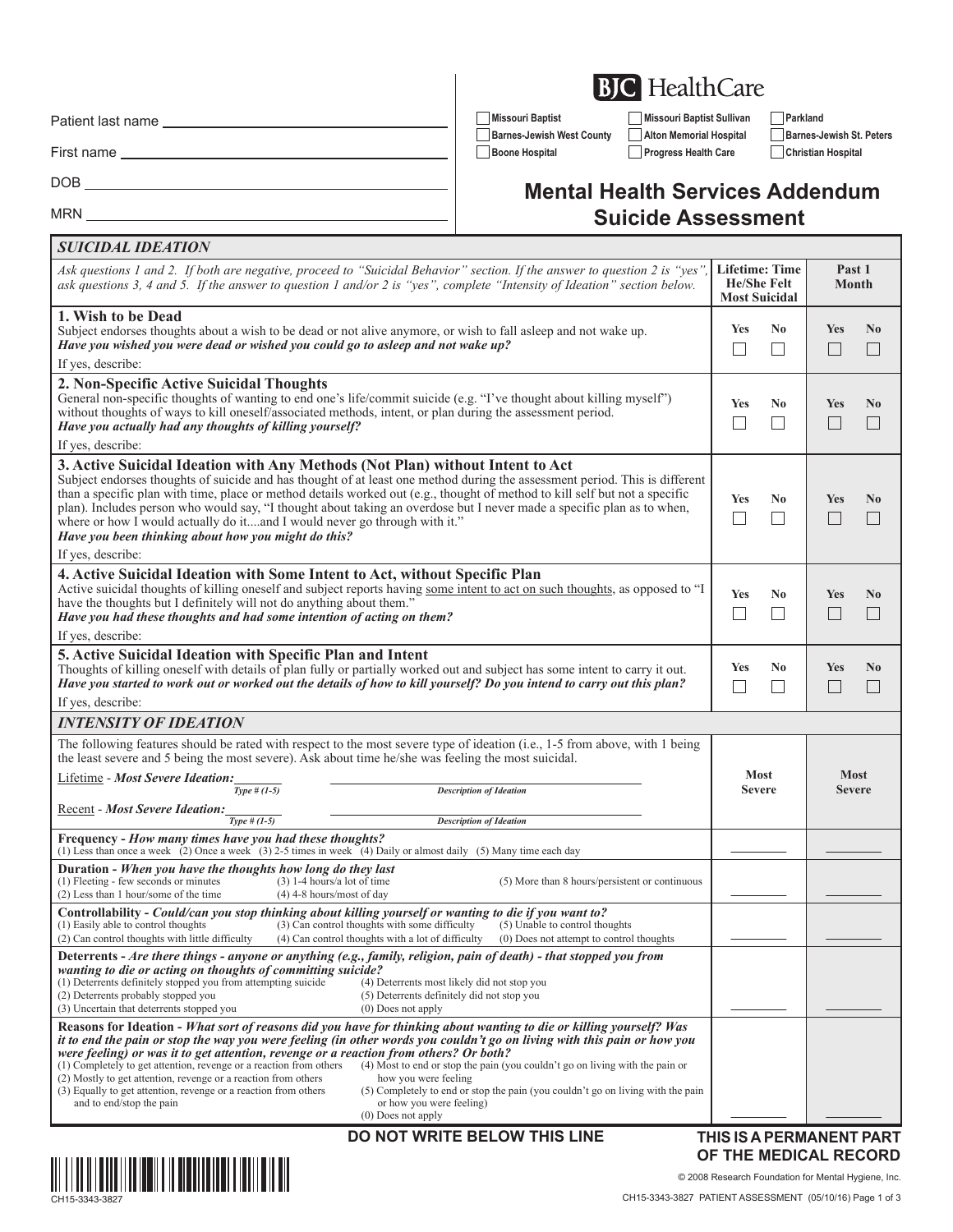|  | <b>BJC</b> HealthCare |
|--|-----------------------|
|--|-----------------------|

**Barnes-Jewish West County Alton Memorial Hospital Barnes-Jewish St. Peters Boone Hospital Progress Health Care Christian Hospital**

**Missouri Baptist Missouri Baptist Sullivan Parkland**

Patient last name

MRN

<u> 1989 - Johann Barn, mars ann an t-Amhain</u>

First name

DOB

### **Mental Health Services Addendum Suicide Assessment**

| <b>SUICIDAL BEHAVIOR</b><br>(Check all that apply, so long as these are separate events; must ask about all types)                                                                                                                                                                                                                                                                                                                                                                                                                                                                                                                                                                                                                                                                                                                                                                                                                              |                                                   | Past 3<br><b>Months</b>                           |  |
|-------------------------------------------------------------------------------------------------------------------------------------------------------------------------------------------------------------------------------------------------------------------------------------------------------------------------------------------------------------------------------------------------------------------------------------------------------------------------------------------------------------------------------------------------------------------------------------------------------------------------------------------------------------------------------------------------------------------------------------------------------------------------------------------------------------------------------------------------------------------------------------------------------------------------------------------------|---------------------------------------------------|---------------------------------------------------|--|
| <b>Actual Attempt:</b><br>A potentially self-injurious act committed with at least some wish to die, as a result of act. Behavior was in part thought of<br>as method to kill oneself. Intent does not have to be 100%. If there is <i>any</i> intent/desire to die associated with the act, then<br>it can be considered an actual suicide attempt. There does not have to be any injury or harm, just the potential for injury<br>or harm. If person pulls trigger while gun is in mouth but gun is broken so no injury results, this is considered an attempt.                                                                                                                                                                                                                                                                                                                                                                               | <b>Yes</b><br>N <sub>0</sub><br>$\Box$            | <b>Yes</b><br>N <sub>0</sub>                      |  |
| Inferring Intent: Even if an individual denies intent/wish to die, it may be inferred clinically from the behavior or<br>circumstances. For example, a highly lethal act that is clearly not an accident so no other intent but suicide can be inferred<br>(e.g., gunshot to head, jumping from window of a high floor/story). Also, if someone denies intent to die, but they thought<br>that what they did could be lethal, intent may be inferred.<br>Have you made a suicide attempt?<br>Have you done anything to harm yourself?<br>Have you done anything dangerous where you could have died?<br>What did you do?<br>Did you _______ as a way to end your life?<br>Did you want to die (even a little) when you ____?<br>Were you trying to end your life when you<br>Or Did you think it was possible you could have died from                                                                                                          | Total # of<br><b>Attempts</b>                     | Total # of<br><b>Attempts</b>                     |  |
| Or did you do it purely for other reasons / without ANY intention of killing yourself (like to relieve stress,                                                                                                                                                                                                                                                                                                                                                                                                                                                                                                                                                                                                                                                                                                                                                                                                                                  |                                                   |                                                   |  |
| feel better,                                                                                                                                                                                                                                                                                                                                                                                                                                                                                                                                                                                                                                                                                                                                                                                                                                                                                                                                    |                                                   |                                                   |  |
| get sympathy, or get something else to happen)? (Self-Injurious Behavior without suicidal intent)                                                                                                                                                                                                                                                                                                                                                                                                                                                                                                                                                                                                                                                                                                                                                                                                                                               |                                                   |                                                   |  |
| If yes, describe:                                                                                                                                                                                                                                                                                                                                                                                                                                                                                                                                                                                                                                                                                                                                                                                                                                                                                                                               |                                                   |                                                   |  |
|                                                                                                                                                                                                                                                                                                                                                                                                                                                                                                                                                                                                                                                                                                                                                                                                                                                                                                                                                 | <b>Yes</b><br>No                                  | <b>Yes</b><br>No                                  |  |
| Has subject engaged in Non-Suicidal Self-Injurious Behavior?                                                                                                                                                                                                                                                                                                                                                                                                                                                                                                                                                                                                                                                                                                                                                                                                                                                                                    | $\Box$<br>$\mathbf{L}$                            | $\Box$                                            |  |
| <b>Interrupted Attempt:</b><br>When the person is interrupted (by an outside circumstance) from starting the potentially self-injurious act (if not for<br>that, actual attempt would have occurred).<br>Overdose: Person has pills in hand but is stopped from ingesting. Once they ingest any pills, this becomes an attempt<br>rather than an interrupted attempt. Shooting: Person has gun pointed toward self, gun is taken away by someone else,<br>or is somehow prevented from pulling trigger. Once they pull the trigger, even if the gun fails to fire, it is an attempt.<br>Jumping: Person is poised to jump, is grabbed and taken down from ledge. Hanging: Person has noose around neck but<br>has not yet started to hang - is stopped from doing so.<br>Has there been a time when you started to do something to end your life but someone or something<br>stopped you before you actually did anything?<br>If yes, describe: | <b>Yes</b><br>No<br>$\Box$<br>×.                  | Yes<br>No<br>$\overline{\phantom{a}}$             |  |
|                                                                                                                                                                                                                                                                                                                                                                                                                                                                                                                                                                                                                                                                                                                                                                                                                                                                                                                                                 | Total $#$ of<br>interrupted                       | Total # of<br>interrupted                         |  |
| <b>Aborted or Self-Interrupted Attempt:</b>                                                                                                                                                                                                                                                                                                                                                                                                                                                                                                                                                                                                                                                                                                                                                                                                                                                                                                     |                                                   |                                                   |  |
| When person begins to take steps toward making a suicide attempt, but stops themselves before they actually have<br>engaged in any self-destructive behavior. Examples are similar to interrupted attempts, except that the individual stops<br>him/herself, instead of being stopped by something else.                                                                                                                                                                                                                                                                                                                                                                                                                                                                                                                                                                                                                                        | <b>Yes</b><br>No<br>$\Box$                        | <b>Yes</b><br>No                                  |  |
| Has there been a time when you started to do something to try to end your life but you stopped yourself<br>before you actually did anything?<br>If yes, describe:                                                                                                                                                                                                                                                                                                                                                                                                                                                                                                                                                                                                                                                                                                                                                                               | Total $#$ of<br>aborted or<br>self<br>interrupted | Total $#$ of<br>aborted or<br>self<br>interrupted |  |
|                                                                                                                                                                                                                                                                                                                                                                                                                                                                                                                                                                                                                                                                                                                                                                                                                                                                                                                                                 |                                                   |                                                   |  |

#### **DO NOT WRITE BELOW THIS LINE THIS IS A PERMANENT PART**

# **OF THE MEDICAL RECORD**